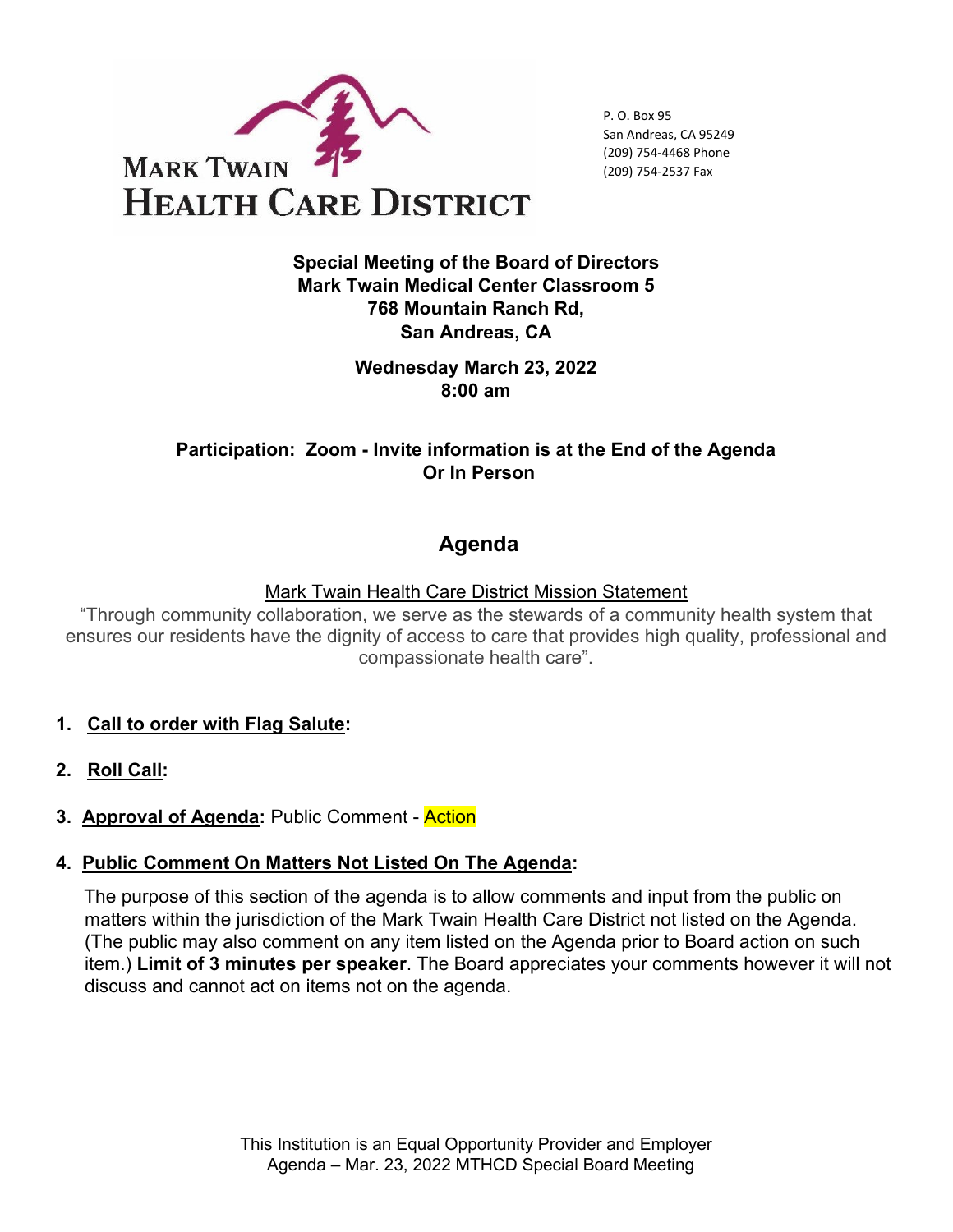# **5. Consent Agenda: Public Comment - Action**

All Consent items are considered routine and may be approved by the District Board without any discussion by a single roll-call vote. Any Board Member or member of the public may remove any item from the Consent list. If an item is removed, it will be discussed separately following approval of the remainder of the Consent items.

# **A. Un-Approved Minutes:**

- Un-Approved Finance Committee Meeting Minutes for Feb. 23, 2022
- Un-Approved Board Meeting Minutes for Feb. 23, 2022:

# **B. Resolution: (AB 361) Gov. Code Sect. 54953(e)(3) - Extend The Time To Teleconference:**

- **Resolution 2022 05**: Authorizing Remote Teleconference Meetings of the Board of Directors (AB 361) for a 30-day period – Expires April 23, 2022.
- **C. Correspondence:** Calaveras Mentoring Foundation Spring Swing Apr. 23, 2022:

# **6. MTHCD Reports:**

| Association of California Health Care Districts (ACHD):                                |  |  |
|----------------------------------------------------------------------------------------|--|--|
| ACHD Mar. 2022 Advocate:                                                               |  |  |
|                                                                                        |  |  |
| Meetings with MTHCD CEO:                                                               |  |  |
|                                                                                        |  |  |
|                                                                                        |  |  |
|                                                                                        |  |  |
| <b>Update Managed Medi-Cal Contracting:</b><br>$\bullet$                               |  |  |
| ACHD – Initiative to Eliminate Safeguards of Medical Lawsuits: Public Comment – Action |  |  |
| VS H&W Center – Policies and Forms: Public Comment – Action                            |  |  |
| Policies for Mar. 2022 - Valley Springs Health & Wellness Center:<br>$\circ$           |  |  |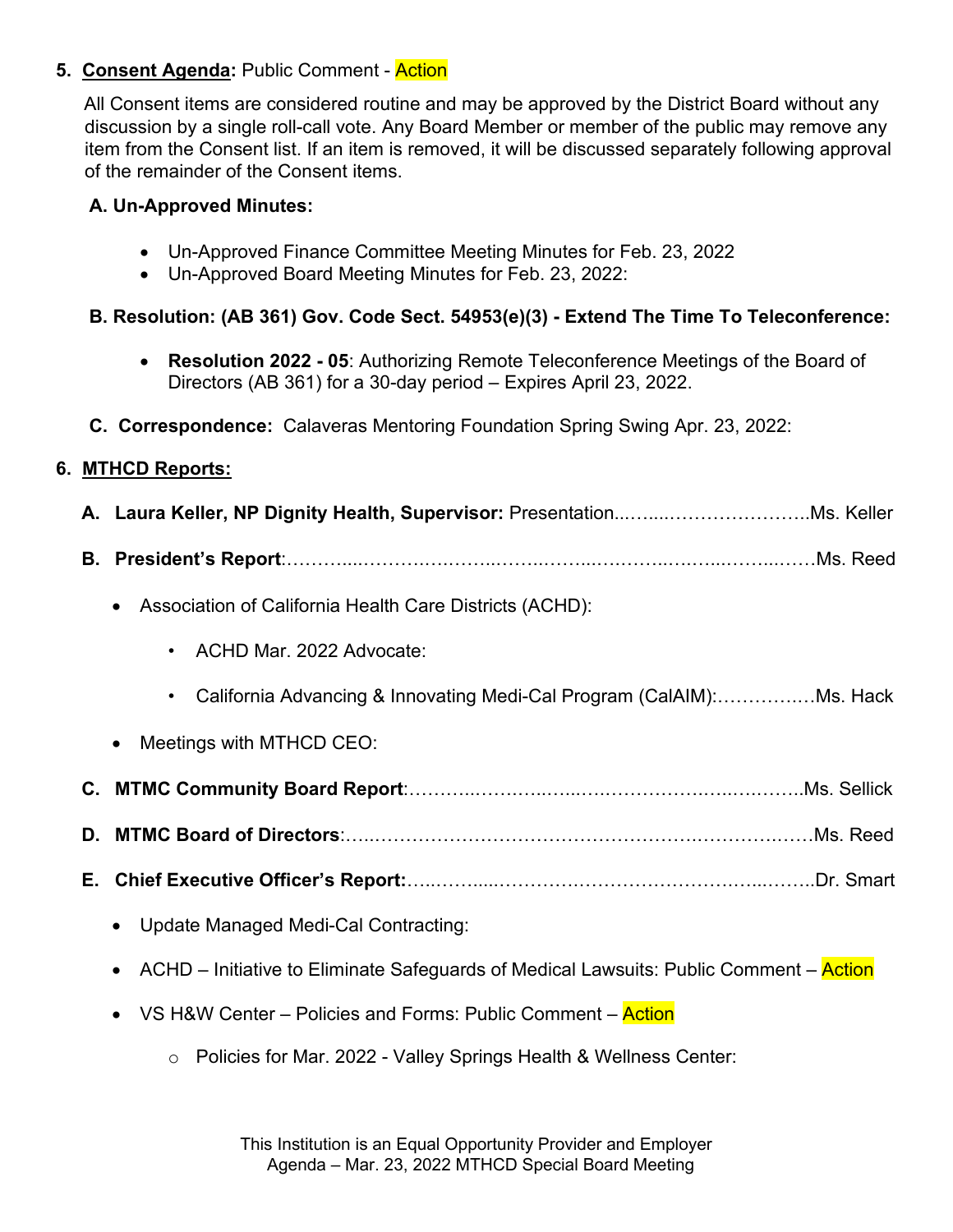### **REVISED:**

Cardiopulmonary Resuscitation/Basic Life Support Disaster-Fire Mass Casualty Response

#### **BI-ANNUAL REVIEW:**

Annual Review of Contracts Billing Personnel – Organization Billing Practices Bomb Scare Child Abuse Reporting Disaster-Water Contamination Disruption of Electrical Services Domestic Violence Reporting Suspicious Injury Reporting Drug Samples Elder or Dependent Adult Abuse Reporting Employee Health External Hazmat Incident Extreme Temperatures Fire Safety Lapses of Consciousness – DMV Reporting Mission Statement Motor Vehicle Accident Reporting Operation During Internal Disaster Patient Medical Record Consent Sensitive Services

- Strategic Planning Matrix:
- District Projects Matrix Monthly Report:

- **F. VSHWC Quality Reports:**……………………….…………….…………….………..Ms. Terradista
	- Quality Feb. 2022:
	- MedStatix Feb. 2022: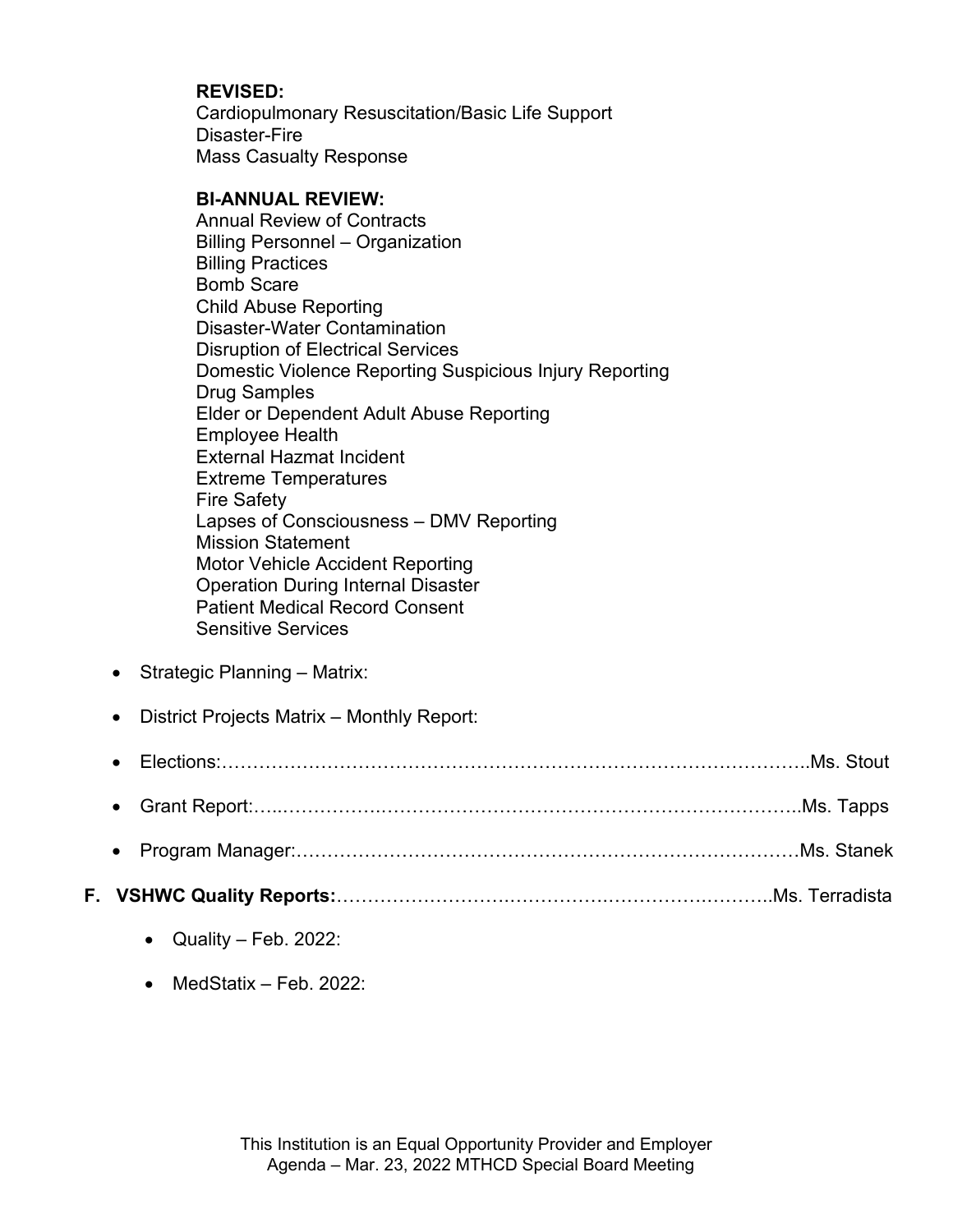# **7. Committee Reports:**

- **A. Finance Committee**:……..……..………………………………....................Ms. Hack / Mr. Wood
	- Financial Statements February 2022: Public Comment Action
	- Budget Process 2022-2023:……………………………………………………………..Dr. Smart
	- District Financials Format: Public Comment Action………………………….Mr. Randolph
- **B. Ad Hoc Policy Committee**:….……..………….……………………..…...…Ms. Sellick / Ms. Hack
- **C. Ad Hoc Personnel Committee:** ……………………….…………………..Ms. Reed / Ms. Minkler
- **D. Ad Hoc Grants Committee:**…………….………….…………….….………Ms. Reed / Ms. Sellick
- **E. Ad Hoc Non-Electric Utilities 2021:** Public Comment Action…...Ms. Minkler / Mr. Randolph

### **8. Board Comment and Request for Future Agenda Items:**

- **A.** Announcements of Interest to the Board or the Public:
	- Calaveras Mentoring Foundation Spring Swing Apr. 23, 2022.
	- On the Right Track BH April 25 and CHS May 12, 2022.
	- The Barger Golf Outing June 12, 2022.

# **9. Next Meeting:**

**A.** The next MTHCD Board Meeting will be Wed. April 20, 2022, at 9am.

# **10. Closed Session:**

- **A.** Public Employee Performance Evaluation, Pursuant to Gov. Code Section 54957:
	- CEO Annual Evaluation.

# **11**. **Reconvene to Open Session:**

**A.** Report of Action taken (if any) in Closed Session:

# **12**. **Adjournment:** Public Comment – Action: